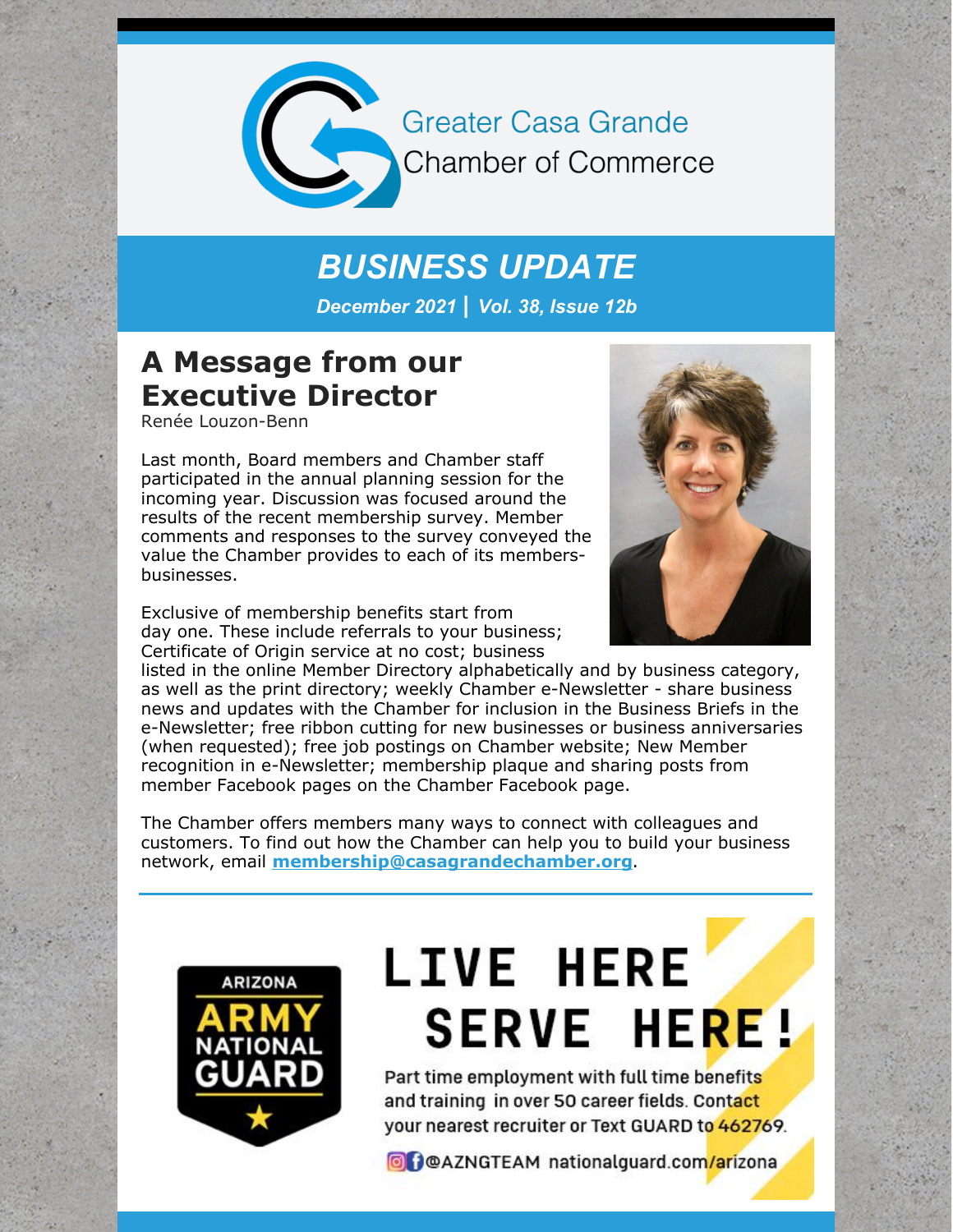### **Business of the Week**



Congratulations to Business of the Week, **First [Presbyterian](http://www.firstpresbyteriancasagrande.com/) Church**, whose mission is to be a family of believers charged to reflect Christ in the world. Offerings include both traditional and modern worship services, as well as Stephen Ministry and Women's Ministry. First Presbyterian Church will hold a Christmas Eve Service on December 24 th at 6:00pm. If you are looking for a place of fellowship and community, contact Pastor Elgin at 520-836-5981 and tell him the Greater Casa Grande Chamber of Commerce sent you.

### **Upcoming Chamber Events**

Please join us for the following networking events

**Register prior to the event on our website by clicking the event links**

**[December](https://cca.casagrandechamber.org/EvtListing.aspx?dbid2=AZCAGR&evtid=24211&class=E) Business After Hours** RSVP Requested by Tuesday December 14

Wednesday, December 15, 2021 - 5:15pm - 7:00pm Hosted by **J. Warren Funeral [Services](http://www.jwarrenfuneral.com)**, 525 N. Peart Road

 $\sim$  Make business connections!  $\sim$  Celebrate the holiday season with food, drinks and fun!  $\sim$  50/50 and Door Prize Drawings (tickets are cash only)

**2nd Annual Ugly Christmas Sweater Contest!**

### **Registration is Open!**

**Annual Dinner & Chamber Awards [Celebration](https://cca.casagrandechamber.org/EvtListing.aspx?dbid2=AZCAGR&evtid=27802&class=E)**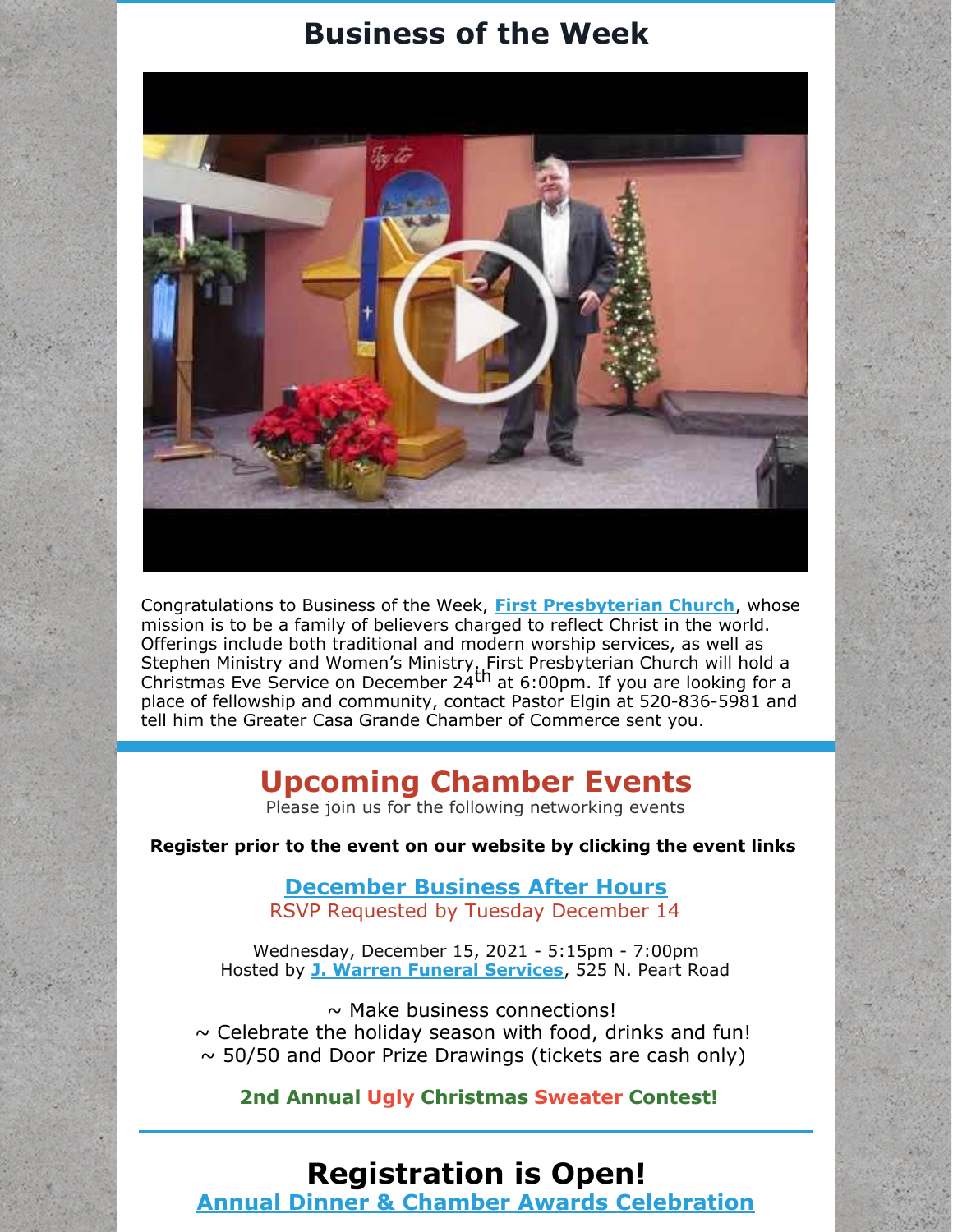Friday, January 14, 2022 - 6:00pm - 8:30pm The Property Conference Center, 1251 W. Gila Bend Highway

Thank you to our Sponsors:



### **Upcoming Ribbon Cuttings**



#### **AZ Notary & [Fingerprinting](http://www.aznotaryandfingerprinting.com)**

211 N. Florence Street, Suite #2 Monday, January 10, 2021 Grand Opening-Open House: 9:30am-10:30pm Ribbon Cutting at 10:00am

### **CHAMBER RENEWALS**

**November 1 - 30, 2021**

**A great big THANK YOU to the following Chamber Members for renewing their memberships!**

- **[Absolute](http://www.absoluteconstructionaz.com) Homes, Inc.**
- **[Affordable](http://affordablemovers.centurylinksite.net/) Movers**
- **American Family Insurance - Ty [Schraufnagel](http://www.tyschraufnagel.com) Agency**
- **[American](http://www.americanvisionwindowsaz.com) Vision Windows**
- **[ArtMobile-AZ](http://www.artmobilevan.org) Inc.**
- **ASU Office of Government and Community [Engagement](http://www.asu.edu)**
- **[Community](http://communitybridgesaz.org) Bridges**
- **[Compassus](http://www.compassus.com/casa-grande)**
- **Desert Sands [Apartment](http://www.hsldesertsands.com) Homes**
- **Desert [Springs](https://www.desertspringsranch.com/) Ranch RV & Resort**
- **Doan [Restoration](http://www.doanrestoration.com)**
- **Edward Jones - [Financial](http://www.edwardjones.com/fred-tucker) Advisor: Fred Tucker**
- **Epifini [Landscaping](http://www.epifiniinc.com) Inc.**
- **[Fairways](http://www.fairwaysaz.com) in Casa Grande**
- **[Fitzgibbons](http://www.fitzgibbonslaw.com) Law Offices PLC**
- **Ivory [Towers](http://www.ivtowersrealty.com) Realty**
- **J. Warren Funeral [Services](http://www.jwarrenfuneral.com)**
- **Law Office of [Michele](http://www.emiglaw.com) E. Emig, PC**
- **Mitchell & Crosby Family [Dentistry](http://www.mitchellandcrosbydental.com)**
- **One Accord [Physical](http://www.oneaccordpt.com) Therapy**
- **Pinal Cancer & [Surgery](https://www.pinalcancersurgery.com/) Center - Cancer Clinic**
- **Pinal County Mounted Sheriff's Posse**
- **[Quality](http://www.choicehotels.com) Inn - CG**
- **[RE/MAX](http://www.yosthomes.com) Casa Grande - Yost Realty Group**
- **SRP - Salt River [Project](http://www.srpnet.com)**

#### **Membership Information**:

To learn more about benefits of membership contact Ken Saltzmann at the Chamber, 520-836-2125, email **[membership@casagrandechamber.org](mailto:membership@casagrandechamber.org)**. or visit the **Member [Benefits](https://casagrandechamber.org/member-benefits/)** page on our website.

### **Business Briefs**

**[Hospice](http://www.hov.org) of the Valley's** Dementia Care and Education Campus is opening in early 2022 at 44th Street and Indianola Avenue in Phoenix. This campus will be a place where people can live life to the fullest and receive exceptional care for all types of dementia. From the earliest stages to the most advanced, loved